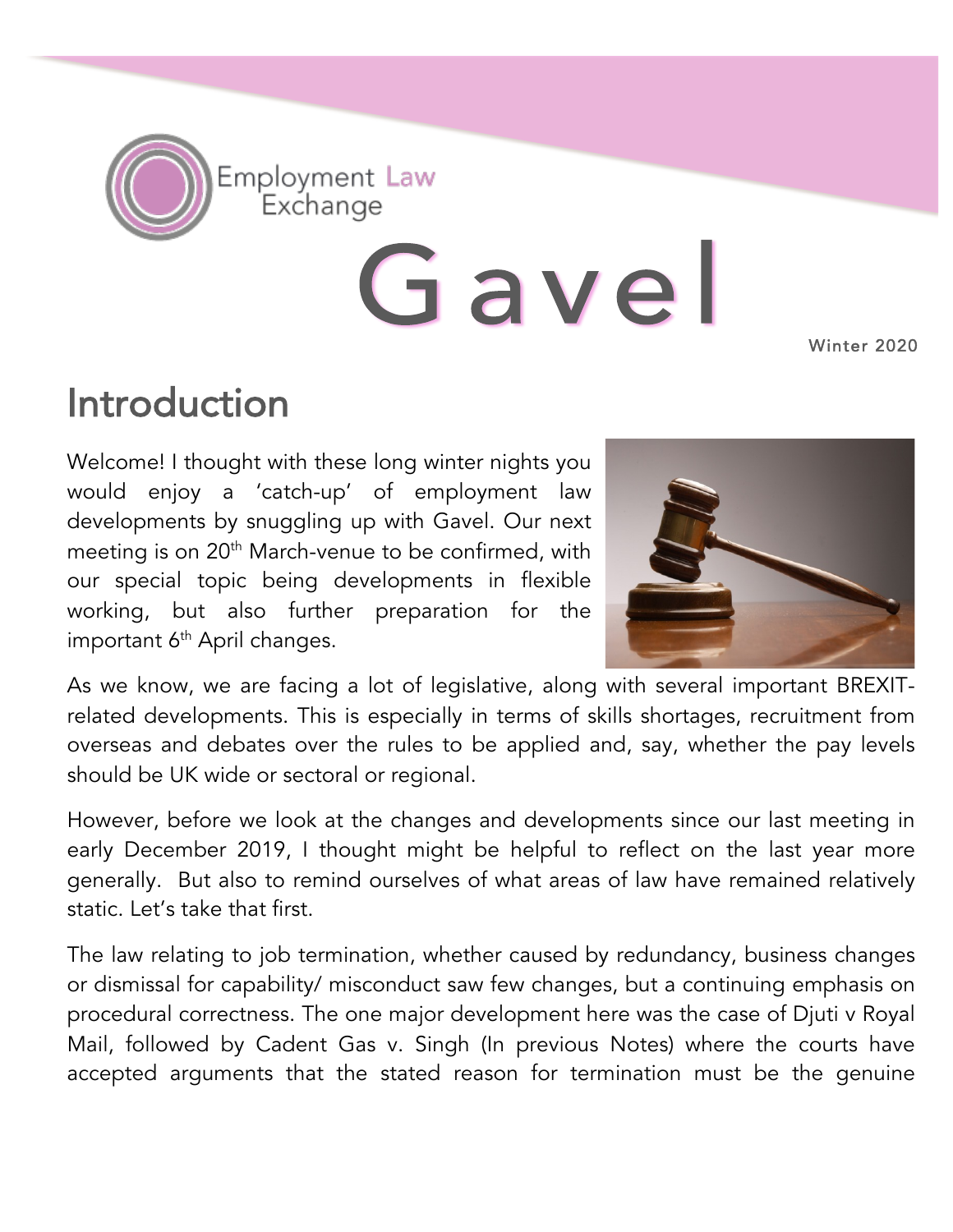reason, even where the stated reason is plausible. There may be clues to the opposite, if procedures and the personnel involved are examined closely. Who produced the evidence? Had there been personality clashes? Who chaired the disciplinary? Had evidence from the worker gone missing? Who stood to gain from the dismissal of the particular worker? The tribunals are willing to consider evidence for a disguised reason as well as the arguably genuine reason if the disguised reason was part of the employer's decision-making.

Equality law has similarly been fairly stable, though issues around equal pay and it's reporting are bubbling up. This is not least because the pay gap between men and women remains stubbornly the same or similar to even 1970! Successful claims in race and sex discrimination remain fairly rare, though disability case law continues to show care must be taken to make 'adjustments' and to avoid actions and attitudes indicating 'detriment'. It still seems difficult for claimants alleging dismissal for 'whistleblowing' to make successful claims (Tribunals want clear evidence of all the elements of the definition of whistleblowing to be met). Though again usually an uphill struggle for claimants for age discrimination, though we do have one recent successful claim for age (See later).

Clearly, a topic that 2019 saw centre- stage was that of employment status. The saga of Aslam v. Uber continued with Uber continuing to assert that they are just a platform not an employer/the drivers are in business and cannot be 'workers' and many other arguments, most of which were lost in the CA. The Supreme Court will shortly hear the case. In dealing with a range of occupations last year there seems to be a growing acceptance of the SC decision in Autoclenz v. Belcher that documentation, for example, describing people as self-employed, purporting to deny 'mutuality of obligation' etc. etc. can be overridden by examining the practical 'realities' of the relationship. It is clearly intended that 'sham' relationships can be challenged.

Another area that continued in 2019 to be confusing is holiday pay and how it is calculated. Research suggests that most employers are still only paying basic pay for holidays. We know that paid mandatory or voluntary overtime, commission/bonuses, expenses etc. do count, so not looking at the totality of pay is inadequate. Case law from the ECJ and UK courts confirms that the aim of the law is to provide accurate replacement income so as to ensure an annual break is possible.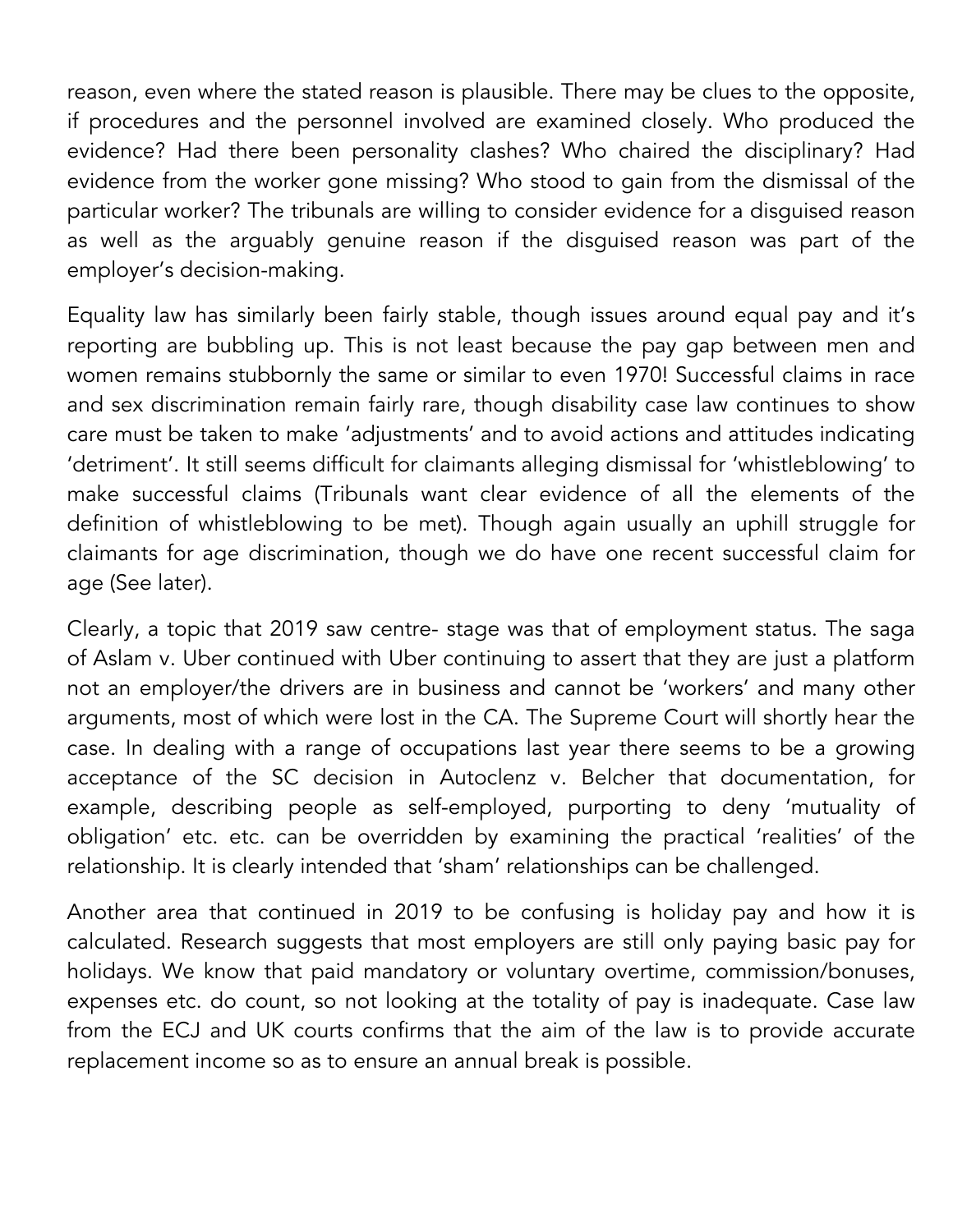Some say there are problems with payroll software and the regulations themselves are not helpful. However, on 6<sup>th</sup> April 2020 the reference period will be 52 weeks, which should simplify matters and affect the way payment is made. The Harper decision is on appeal (Part-year workers-here a music teacher in a school benefitted more from the holiday pay rules compared with 'whole year' staff). Otherwise the law is settled.

Just a couple more developments over the year. Vicarious liability of employers when a third party is involved has continued to evolve and the legal test appears to be changing from whether the traditional approach which has been to ask whether an employee's conduct was 'in the course of their employment' so as to trigger employer liability is widening out or being added to a notion of accountability where inadequate care or management etc. leads to harm. We have seen liability for non-employees, for 'workers' and office holders who inflict harm. Now, for example, we may be asking, can an employer be liable for an error made by an independent occupational health provider? Or incompetence by a 'head hunter'? Or? Is a wider doctrine emerging whereby if someone is performing work for an organisation from which the organisation benefits- the employer/client can the client etc. be liable for their errors? The SC is currently determining one such case-so let's keep a beady eye on it. The implications are major if the SC decides there can be liability.

Any interesting new cases?

Well.... Yes. Especially relevant and topical is the case of Metro line Travel Ltd v. D'Auvergne and Others. (2020) UJKEAT 0214/19.

The claimants ware bus drivers. Arriva had employed them but then TUPE'd to Metro line. In the contract documentation they had references to 'meal relief payments' when there were no facilities for meals where their buses stopped at break times. The documentation involved was entitled 'A 'Summary of Prevailing (Collective) Agreements' which the employer argued when they stopped payments, was not contractually binding. They further argued that the term relating to payments was either not contractual, or had not been ineffectively TUPE'd or had been varied by the new employer.

Interestingly, all arguments failed. The right to payments had been incorporated into their contract (Which can anyway be made up of oral and written terms). The court has offered some thoughts on the basis on custom and practice. (Remember ETs can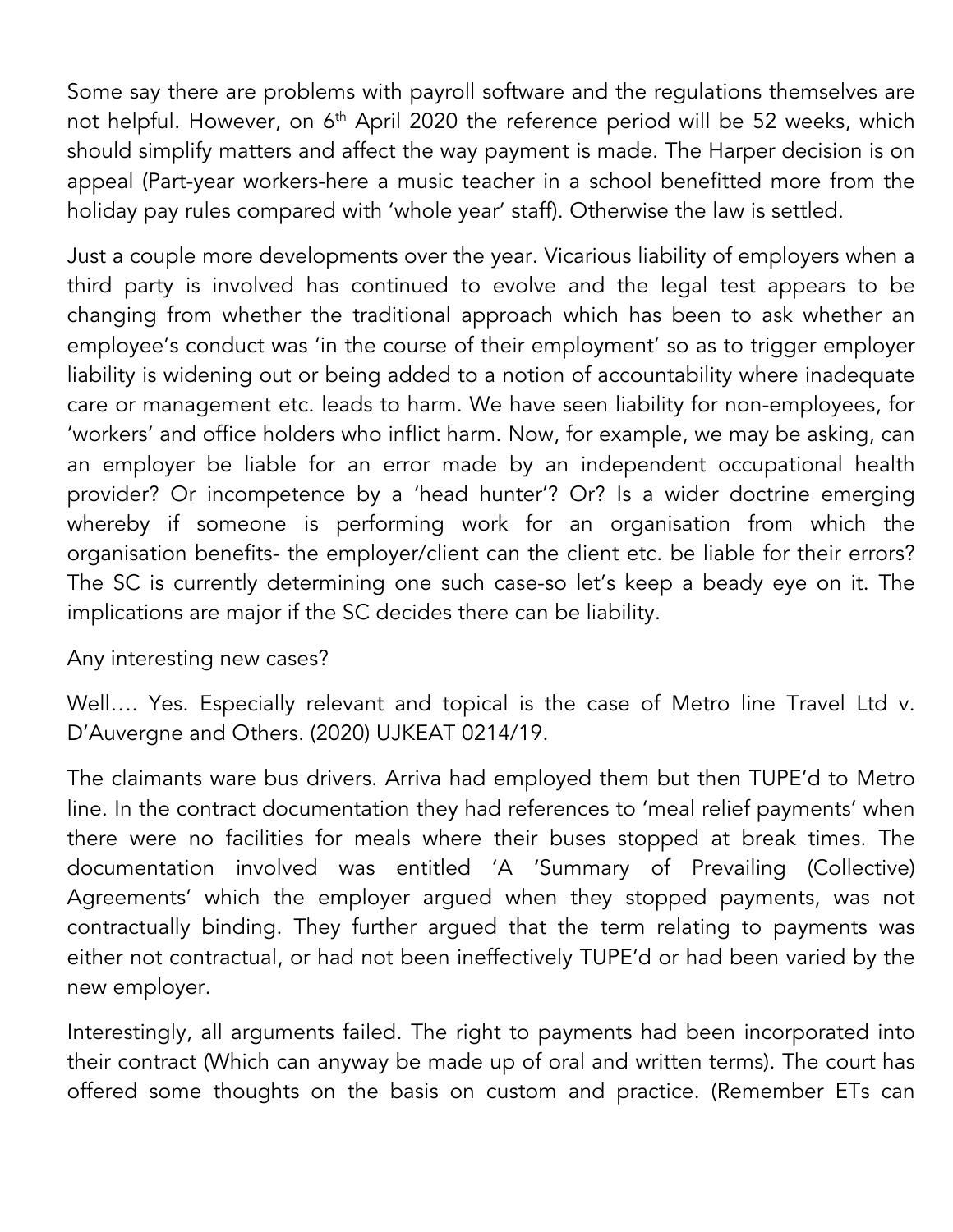'construct' a contract where written evidence is not there or matters can be implied). They won their case for an unlawful deduction. Interestingly also the case was presented by one of the drivers!

So, a reminder that there is sometimes a difference between what written information is provided by the employer and the 'contract of employment'. -The situation can be simpler if the employer and employee/worker both sign and, possibly add that it is a 'whole terms' contract. Alternatively, a document might well comply with statutory requirements as to the provision of a statement and yet still not be seen as decisive as the terms of the contract!

This is because the issue has been a running sore of employment law ever since 1963. An employer can be in compliance with legislation yet still the documentation may not be seen as the contract or the complete contract. The legal difference between a S1 statement and a fully binding contract remains, in theory at least valid, as does the ability to incorporate extra terms or interpret terms differently from expected.

Another contract case, which perhaps the employer was fortunate to win, is:

## Robinson v. Sheikh Khalid bin Sagr al Qasimi (2020) UKEAT 0106 /19

R was employed as housekeeper/manager from 2007-2017. She was dismissed in 2017 for making allegations against her employer. It appeared that from 2007-2014 she had not paid any income tax. This ensured she had been working under an illegal contract and could not make claims. Her response then was to allege her employer did not operate a PAYE system, was 'manipulating information' and asserting she was selfemployed. However, her contract stated she was responsible for paying her tax. She countered that by claiming that the £34k she received was 'net of tax' as the employer had already deducted it. They did not believe her and she lost her unfair dismissal case. A strange case…

Another interesting contract case, this time about the role of implied terms and how important they remain, though unwritten.

Q v. Ministry of Justice (2020) UKEAT 0120/19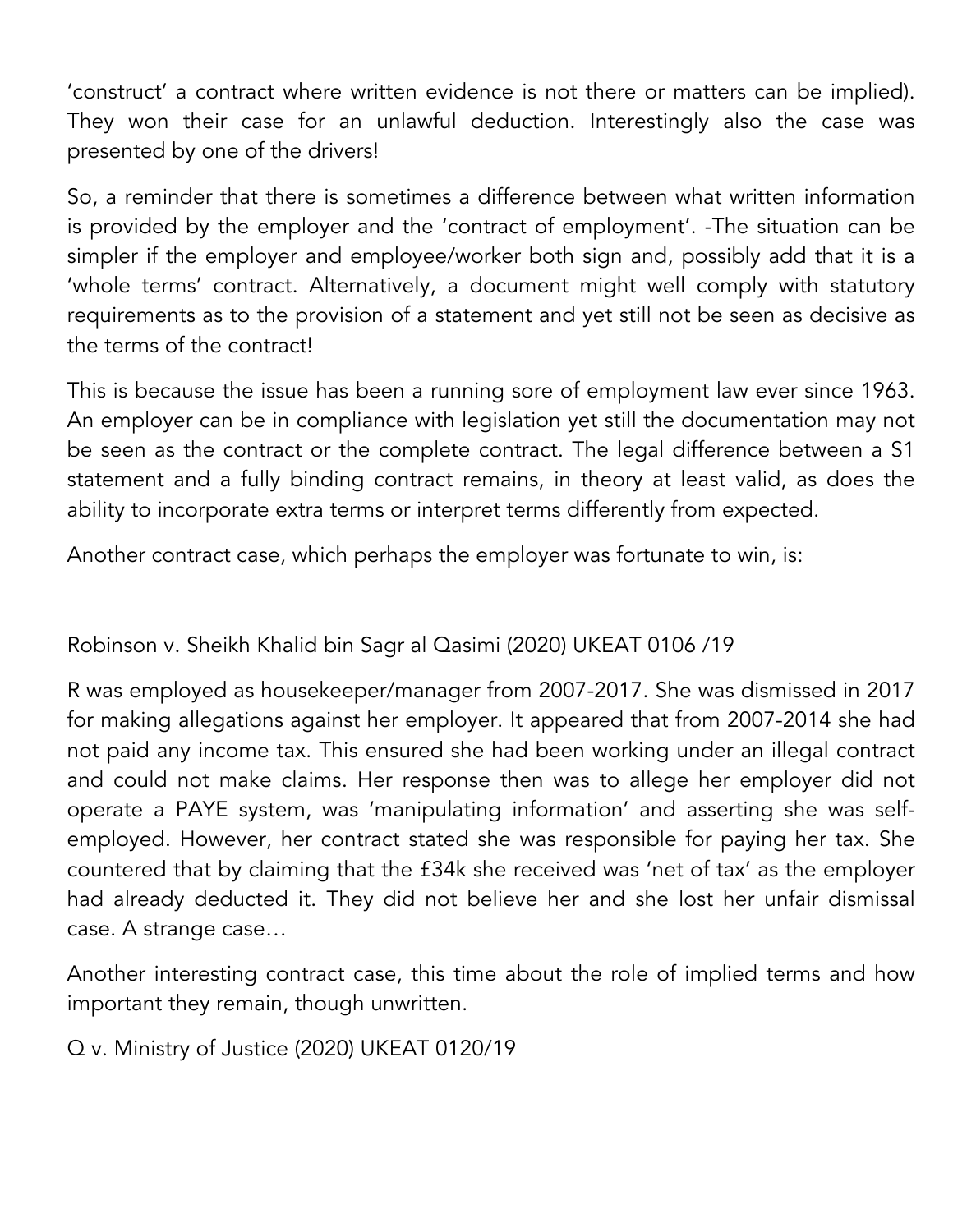The claimant worked in the Probation Service. Local Social Services staff considered she was a risk to her daughter. Q failed to report their concerns. She should have done. She was dismissed. She argued that her rights to privacy under the ECHR had been infringed and that it was purely an issue between her and Social Services. Information should not have passed to her employer.

The arguments failed. There is always an employed term in a contract of rather quaintly described as 'faithful and honest service' which has been interpreted to cover revealing matters affecting employment and /or damage the employer's reputation. Anyway the ECHR had no relevance, as she should have reported the matter to her employer according to her contract. The 'right decision'?

Ewart v. Oxford University (2020) UKEAT 332491

Age discrimination, i.e. typically enforced retirement or refusal to employ has traditionally been hard to make a successful claim for. The reasons put forward in our early case law-providing on-going opportunities for advancement, creating opportunities for younger staff etc. etc. have generally held sway. However, in this successful claim the employer argued that a professor, who following retirement, should not have a two-year fixed term contract renewed, was lost by the employer. It had argued that the rule was vital to ensure younger academics could have a role, but the evidence suggested no increase at all in younger staff and also a continuing need for more experienced staff. So-the theory is attractive but it has be backed up now with hard evidence. Many commentators expect now a rise in claims.

What of further legislative developments?

The battles continue over skills shortages and migration rules post formal BREXIT. However, there are still complaints about the extension of IR 35 to the Private on Third sectors, the workings of the CEST on-line status test and the whole area remains subject to dispute and controversy.

At this time it is difficult to see any significant changes-so we have to be prepared for IR 35.